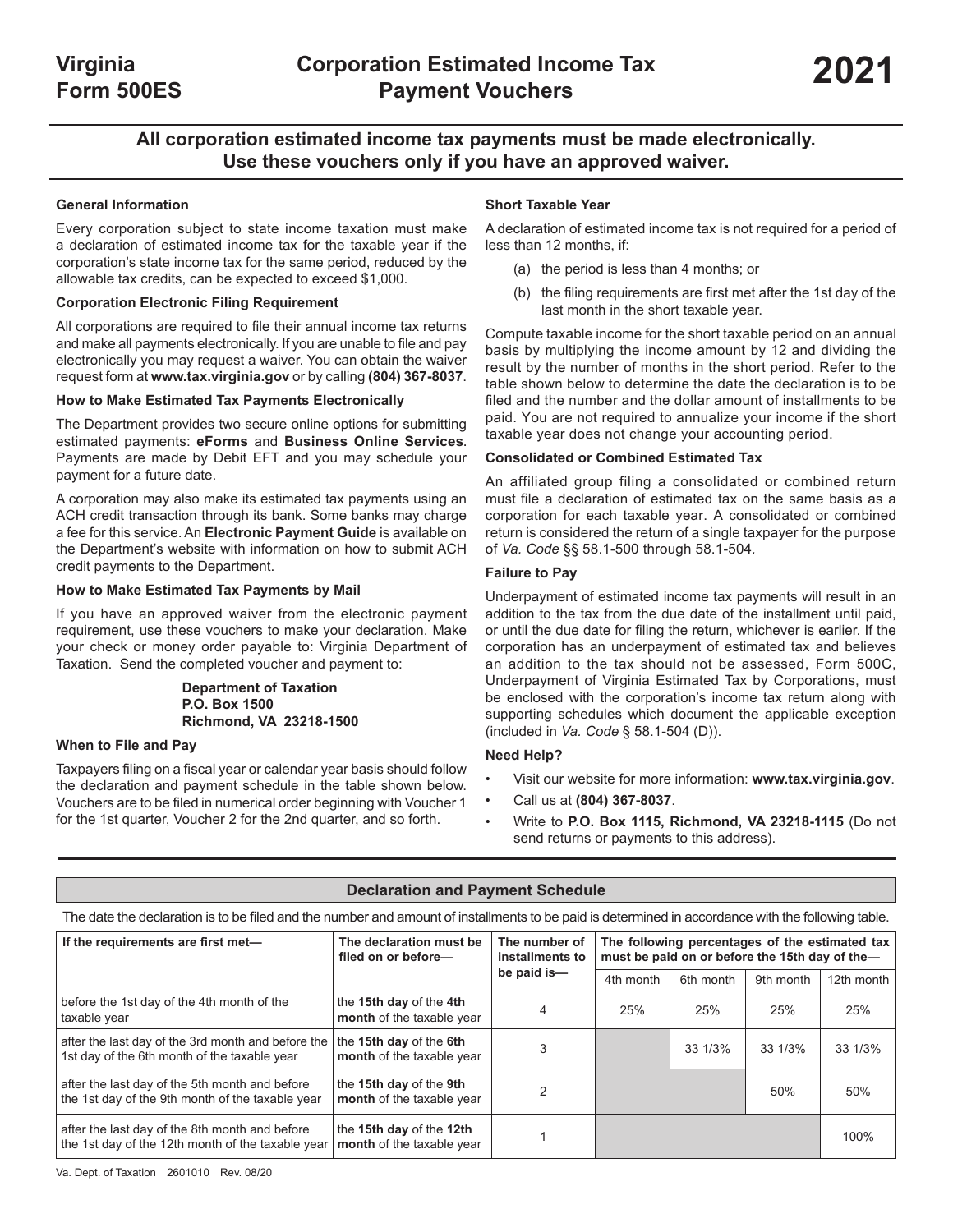# **HOW TO USE FORM 500ES**

### **1.** Complete the Estimated Tax Worksheet below to compute your estimated tax for 2021.

| <b>Estimated Tax Worksheet</b><br>(This is your record – retain for your files.)                                                                                                    |                  |
|-------------------------------------------------------------------------------------------------------------------------------------------------------------------------------------|------------------|
|                                                                                                                                                                                     | .00 <sub>1</sub> |
| 2. Estimated tax for the entire year (6% of Line 1, less allowable credits). If \$1,000 or less, no declaration is                                                                  | $.00\,$          |
| 3. For <b>CALENDAR YEAR</b> taxpayers – if first filing is on or before:                                                                                                            |                  |
| <b>April 15, 2021</b> enter 1/4 of Line 2 here.<br>June 15, 2021 enter 1/3 of Line 2 here.<br>Sept.15, 2021 enter 1/2 of Line 2 here.<br>Dec. 15, 2021 enter amount on Line 2 here. |                  |
| For FISCAL YEAR taxpayers – see Declaration and Payment Schedule on preceding page<br>and enter amount here.                                                                        | ا 00.            |
|                                                                                                                                                                                     | .00 <sub>1</sub> |
|                                                                                                                                                                                     | .00 <sub>1</sub> |

- **2.** Enter the estimated payment amount from Line 5 (above), on Line 2 of the first voucher.
- **3.** The amount of SUBSEQUENT installment payments due (to be shown on Line 2 of the appropriate voucher) will be the amount shown on Line 3 (above).
- **4.** If there is an overpayment from Line 4 (above) which is larger than the first installment payment on Line 3 (above), enter 0 on Line 2 of the first voucher filed (NO PAYMENT IS DUE). If an overpayment is not deducted from the 1st installment payment then this amount can be applied toward the next installment payment due. The difference is entered on Line 2 of the appropriate voucher.
- **5.** You may elect to apply part of the OVERPAYMENT shown on Line 4 (above) against an installment due. Divide the OVERPAYMENT by the number of installments due and deduct this amount from Line 3 (above). The difference is entered on Line 2 of the appropriate voucher.

# **HOW TO COMPLETE THE FORM 500ES VOUCHERS**

- **1.** Enter your Virginia account number, the ending month and year for the entire taxable year (calendar, fiscal, or short taxable year) for which the estimated payment is made (not the ending date for the quarter the estimated payment is made). EXAMPLE: If the ending month for the taxable year of the corporation is March 2021, enter 03 21.
- **2.** Enter the name, federal employer identification number, address, city, state, and ZIP Code on each voucher.
- **3.** Enter on Line 1 of the voucher the amount shown on Line 2 of the worksheet.
- **4.** Enter on Line 2 of the voucher the amount of your payment.
- **5.** Sign the first voucher you file and detach. You need not sign SUBSEQUENT vouchers UNLESS you are amending your estimate.
- **6.** Enclose check or money order to the voucher and mail to the **Virginia Department of Taxation, P.O. Box 1500, Richmond, VA 23218-1500**. PRINT YOUR VIRGINIA ACCOUNT NUMBER ON YOUR CHECK OR MONEY ORDER. Fill in the Estimated Tax Payment Record (below) for your own personal tax record.
- **7.** For each SUBSEQUENT installment, enter your payment on Line 2 of the voucher, enclose your check or money order, and mail it.

# **HOW TO AMEND FORM 500ES**

If it is necessary to amend Form 500ES, follow these steps:

- **1.** Fill out the Amended Computation Schedule below.
- **2.** Enter the revised amounts of estimated tax and payment on the NEXT voucher due.
- **3.** Sign the voucher, detach, and mail with required payment on or before required due date.
- **4.** For each subsequent installment, enter your payment on Line 2 of the voucher, enclose your check or money order, and mail it.

| <b>Amended Computation Schedule</b>                                                   |     |
|---------------------------------------------------------------------------------------|-----|
| (Use if estimated tax is changed after declaration has been filed.)                   |     |
|                                                                                       | .00 |
|                                                                                       | .00 |
|                                                                                       | .00 |
| 4. Amount to be paid (Line 3 divided by number of remaining installments). Enter here | .00 |

|                                           |      |                             | <b>2021 ESTIMATED TAX PAYMENT RECORD</b> |                            |                          |  |
|-------------------------------------------|------|-----------------------------|------------------------------------------|----------------------------|--------------------------|--|
|                                           | Date | Check or<br>Money Order No. | Amount                                   | Overpayment Credit Applied | <b>Total Amount Paid</b> |  |
| I PAYMENT MADE<br><b>WITH DECLARATION</b> |      |                             |                                          |                            |                          |  |
| 2ND PAYMENT                               |      |                             |                                          |                            |                          |  |
| <b>3RD PAYMENT</b>                        |      |                             |                                          |                            |                          |  |
| 4TH PAYMENT                               |      |                             |                                          |                            |                          |  |
| <b>TOTALS</b>                             |      |                             |                                          |                            |                          |  |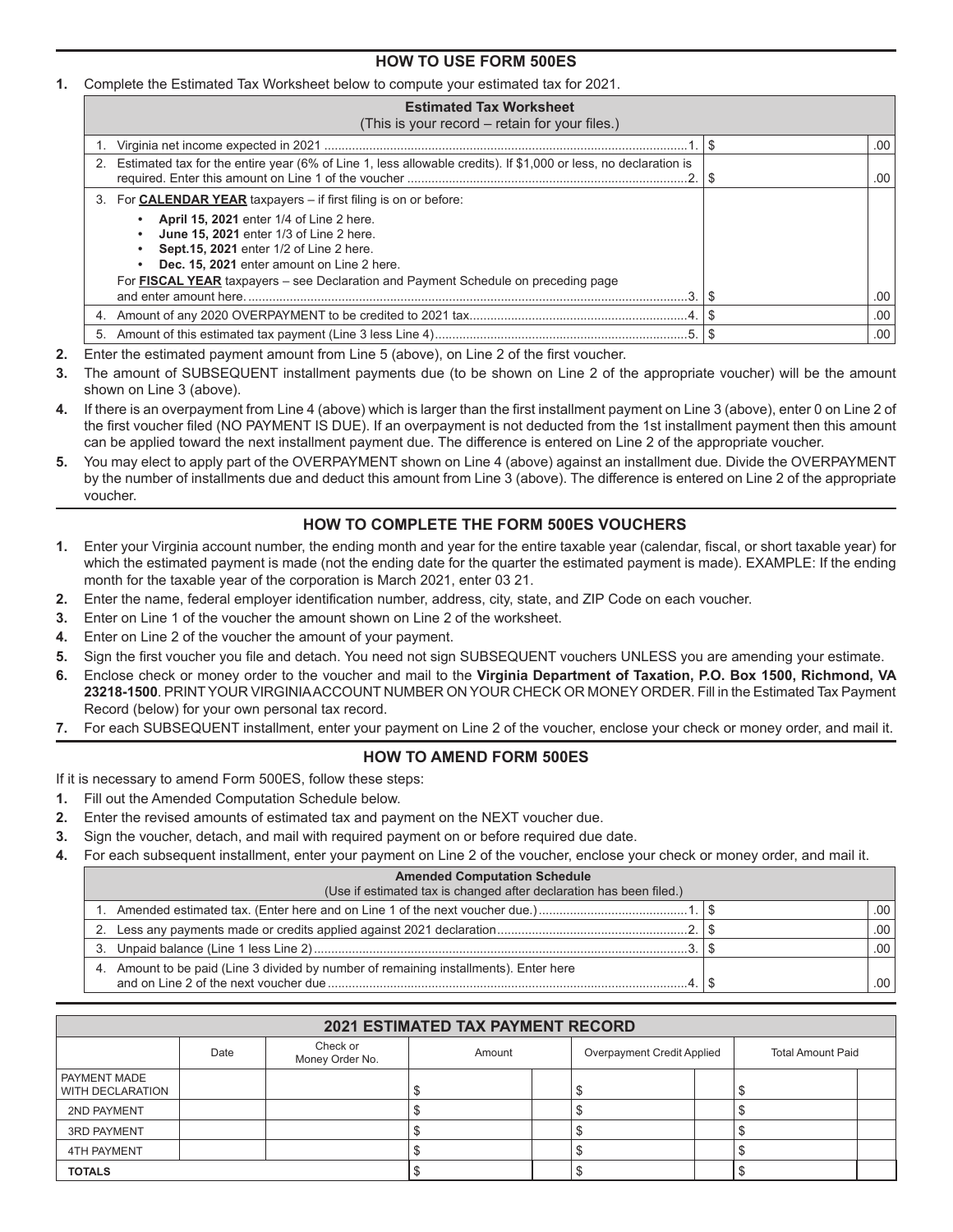Payments must be submitted electronically using **eForms, Business Online Services,** or with an **ACH Credit** from your bank. Use these vouchers only if you have an approved waiver from the electronic payment requirement. To request a waiver, follow the instructions at **www.tax.virginia.gov**.

| <b>VOUCHER 2</b>                                                                                                                                            | <b>Virginia Estimated Tax Declaration For Corporations</b>                                                                             | <b>Virginia Department of Taxation</b><br>P.O. Box 1500, Richmond, VA 23218-1500<br>(804) 367-8037 | Form 500ES<br>(DOC ID 501)         |
|-------------------------------------------------------------------------------------------------------------------------------------------------------------|----------------------------------------------------------------------------------------------------------------------------------------|----------------------------------------------------------------------------------------------------|------------------------------------|
| Attention: Payment must be made electronically<br>using eForms, Business Online Services, or with an<br>ACH credit from your bank. Use this voucher only if | you have an approved waiver.                                                                                                           |                                                                                                    | 0000000000000000 5010000 000000 02 |
|                                                                                                                                                             | $\_$ For mo./yr. ending $\_$                                                                                                           |                                                                                                    | VA Account Number 35-              |
|                                                                                                                                                             |                                                                                                                                        | <b>FEIN</b>                                                                                        | Name of Corporation                |
| .00                                                                                                                                                         | 1. Estimated tax for the year $$$                                                                                                      |                                                                                                    | Address (Number and Street)        |
|                                                                                                                                                             |                                                                                                                                        |                                                                                                    | Address (Continued)                |
|                                                                                                                                                             | 2. Amount of this payment  \$                                                                                                          |                                                                                                    | City, State, and ZIP Code          |
| .00                                                                                                                                                         |                                                                                                                                        |                                                                                                    |                                    |
| —Do not write below this line.—                                                                                                                             |                                                                                                                                        |                                                                                                    |                                    |
|                                                                                                                                                             | I declare that this declaration has been examined by me and to the best of my knowledge and belief, it is true, correct, and complete. |                                                                                                    |                                    |
|                                                                                                                                                             | Phone Number                                                                                                                           | Date                                                                                               | Signature                          |
| <b>VOUCHER 1</b>                                                                                                                                            | <b>Virginia Estimated Tax Declaration For Corporations</b>                                                                             | Virginia Department of Taxation<br>P.O. Box 1500, Richmond, VA 23218-1500                          | Form 500ES<br>(DOC ID 501)         |
| Attention: Payment must be made electronically<br>using eForms, Business Online Services, or with an<br>ACH credit from your bank. Use this voucher only if | you have an approved waiver.                                                                                                           | (804) 367-8037                                                                                     | 0000000000000000 5010000 000000 01 |
|                                                                                                                                                             | For mo./yr. ending _                                                                                                                   |                                                                                                    | VA Account Number 35-              |
|                                                                                                                                                             |                                                                                                                                        | <b>FEIN</b>                                                                                        | Name of Corporation                |
|                                                                                                                                                             | 1. Estimated tax for the year $\ldots$ \$                                                                                              |                                                                                                    | Address (Number and Street)        |
| .00                                                                                                                                                         | 2. Amount of this payment  \$                                                                                                          |                                                                                                    | Address (Continued)                |